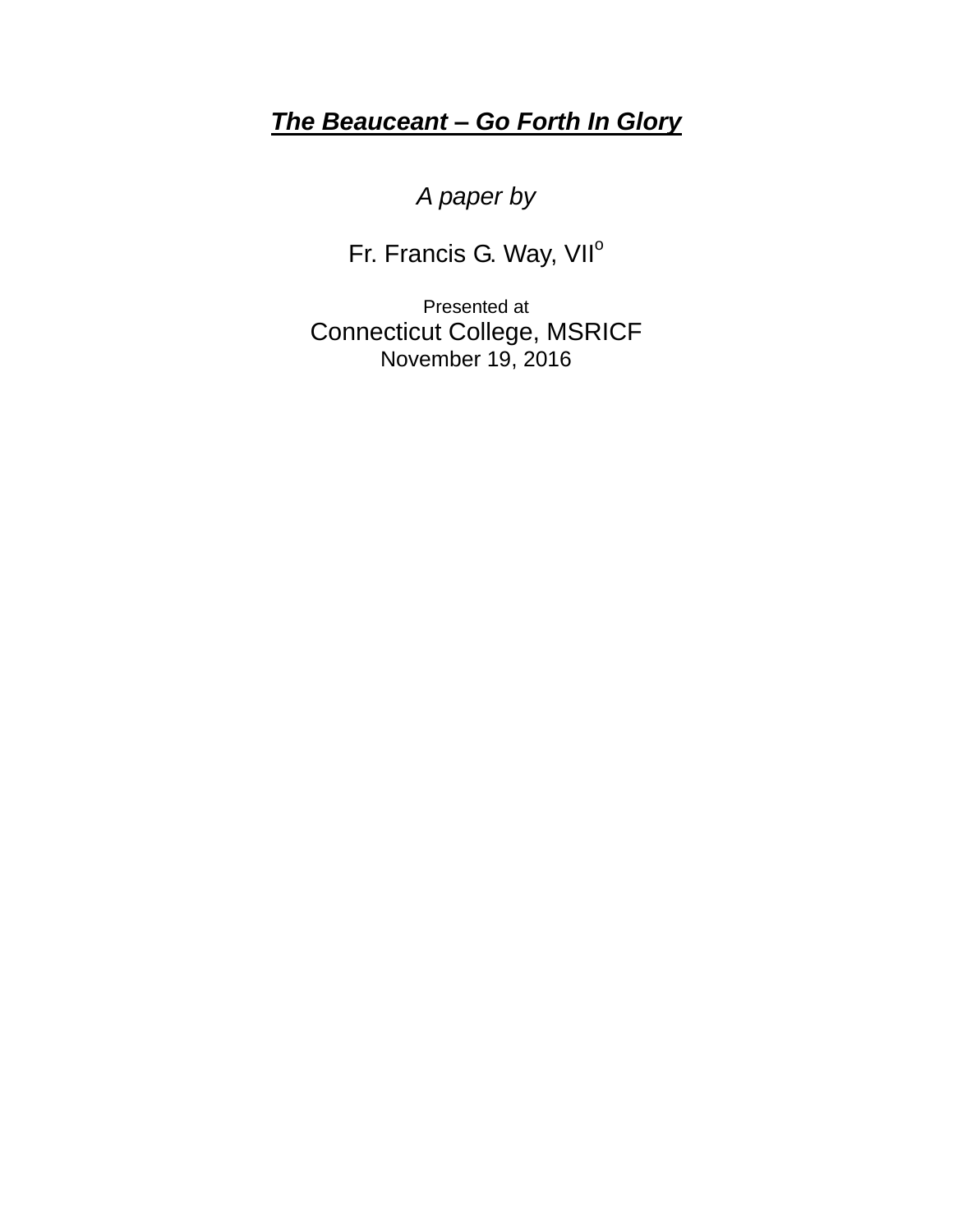We are told in the ritual of the Order of the Temple that the Beauceant was the "Battle Flag of the Ancient Templars." Battle flags, or battle standards, are a type of field sign. Field signs are unique markings to identify friend from foe, or even combatant from civilian, and have been in use since the Bronze age. The modern term "standard," in fact, derives from an old Frankish term for field sign. The use of flags or banners as field signs first appears in Asia during the Iron Age, most probably in India or China.

Early banner or standard type field signs are also termed *vexilloid,* meaning "flag like." The Roman *vexillium,* the gold letters "SPQR" on a crimson field, is an example of a flag-like field sign. The term derives from the Latin *velium,* which means sail. Standards, attached to a horizontal crossbar and suspended from a staff, literally resembled "little sails", or *vexilla*. The Beauceant, as displayed in our Commanderies of Knights Templar, is clearly *vexilloid.*

From the time when one prehistoric tribe first picked up rocks and sticks to fend off another tribe, combat has been noisy, confusing, and chaotic. The term "fog of war" aptly describes these conditions. Shouting, while perhaps an early effective method of communication, could hardly control larger forces on ever expanding battlefields. Over time, flags, along with drums and horns, became highly effective modes of communication in battle, and continued to be such until radio communications became more prevalent.

But more than just an effective communication method, or a marker to identify a unit's position in the field, battle flags tap into strong subconscious and primal emotional feelings of identification and belonging. British regiments, and of course, regiments in the American Civil War, were recruited from the same local area. That each soldier often knew his fellow soldiers motivated him to perform better, as no man wants to appear a coward in front of his neighbors. That strong local bond, coupled with the identification of their unit by their battle flag, created a powerful motivation and an esprit d'corps.

As a unit's reputation grew, their battle flag could serve another purpose – striking fear into the hearts of their enemies. Imagine looking across the lines and seeing the battle flag of the 69<sup>th</sup> New York, the "Fighting Irish", part of the famed Irish Brigade, headed towards you. The flag would be visible long before the individual soldiers, and that would heighten the effect of the natural fear one would experience waiting for the fighting to start. As units gained fame and reputation, the psychological effect of their banner waving as they advanced could demoralize and even sap the enemy's will to fight.

As previously stated, the Beauceant was the Battle Flag of the Templars. It served as a rallying point for Templars on the field, much as Civil War colors would centuries later. It was regarded as almost sacred and there were a number of rules concerning its use and purpose. Up to ten Templar Knights were appointed to guard the Beauceant and its bearer. These Knights were instructed to overwhelm all the enemies around the banner, and stay as near the banner as possible, so if necessary, they could assist and defend it. The Beauceant would not leave the field as long as the Templars were engaged in battle, and as the Templars were sworn to never leave the field if the Beauceant was still flying, the battle would not end until the enemy was vanquished or the Templars were all killed.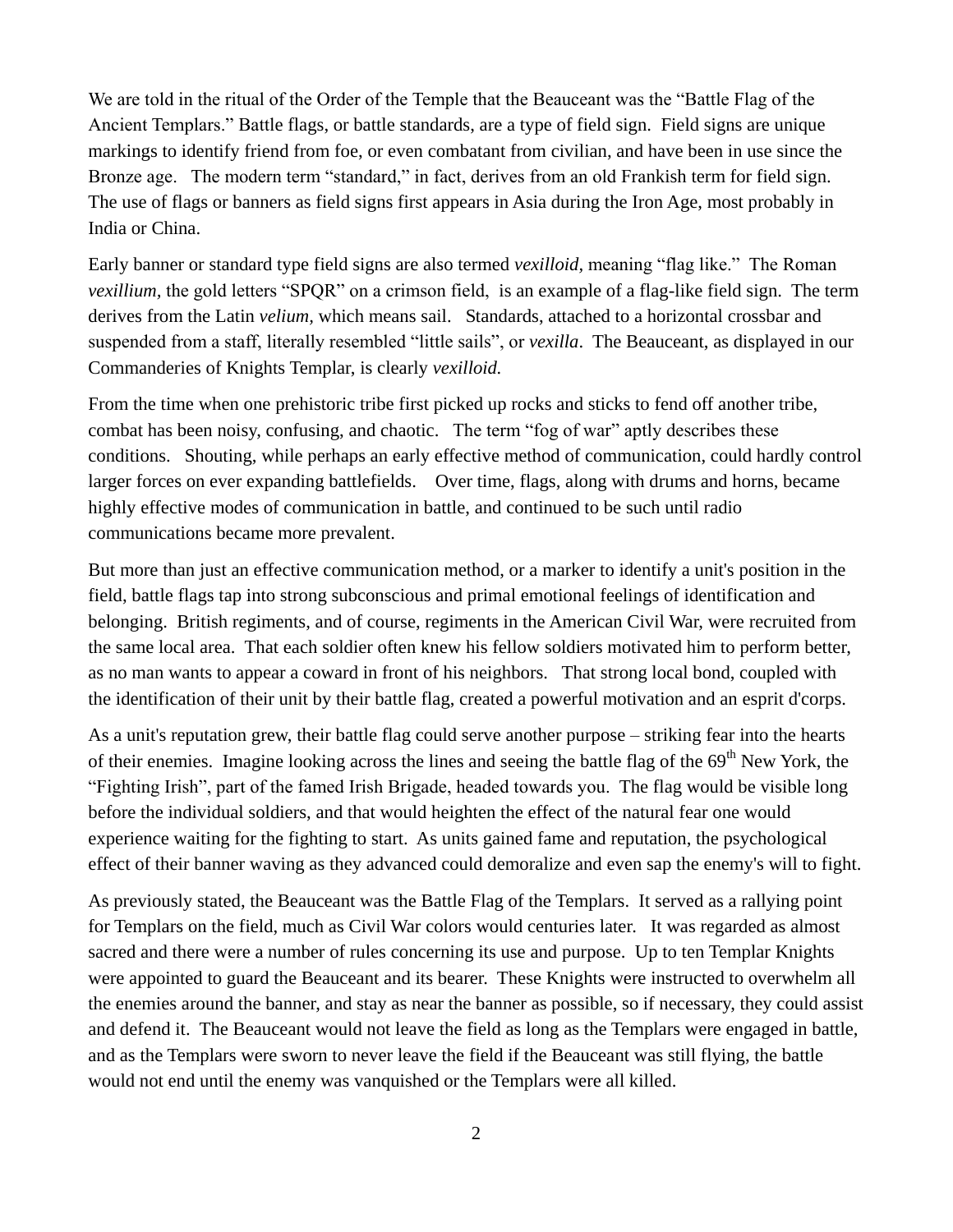The word beaucent is an old French word, comprised of two parts. While in present day French the word "beau" is translated as "beautiful", in older times the word was used more to mean "magnificent" or "glorious." The word "seant," today an adjective meaning "seemly" was formerly used to signify the process of being or becoming. So one could reasonably conclude that the word Beauceant, translated from older French, would mean "be glorious."

By all accounts, the Templars were fierce fighters. Varying sources indicate that they were the "shock troops" of the Crusades, that their armor, heavy horses, rigorous discipline, and superior training gave them all the advantages that overwhelming firepower gives on contemporary battlefields. It has been said that a dozen Templar knights, on horseback, would function like tanks on today's battlefield, scattering perhaps 100 to 200 Saracens. Other sources indicate that Templars advanced on their enemy in total silence. This is very unusual, as human nature often gives rise to a passionate battle cry when charging into battle. Whether mounted as shock troops, or overcoming the passionate instinct to scream as they advanced, there can be no doubt that the site of the Beauceant on the field must have struck fear into the hearts of the Saracens and infidels long before individual knights were visible.

The Order of the Temple ritual informs us that the Beauceant is "half white and half black; signifying that those Christian Warriors were fair and favorable to the friends of Christ, but dark and terrible to His enemies." This duality of black and white, or darkness and light, is found in almost every culture and religion, most always representing evil and good.

The book of Genesis indicates that in the beginning all was darkness. Darkness, the absence of light, was chaos. And when God said, "Let there be light," and there was light, God divided the light from the darkness, and began creating order in the world.

Freemasonry itself is built upon the notion that man is a creature who, to improve and become his best self, must move from darkness to light. A candidate for Masonry begins his journey hoodwinked. The reason for this, as he is informed in an early lecture, is because if he will not consent to abide by the tenets of Masonry, he can be removed from the lodge by his cabletow, without ever having discovered the form of the lodge. But more than this, and a fact he must discover for himself through contemplation, the hoodwink illustrates the metaphor that he is, truly, in darkness when he begins his journey. As the hoodwink is withdrawn and he is first brought to light, one of the things he will see, although not brought to his attention at the time, is the black and white mosaic pavement of the lodge. He is later informed that this is an emblem of human life, checkered with good and evil. So from this very first exposure to the Masonic fraternity, he is confronted with the black and the white, and all of the symbolism contained therein.

As we further contemplate this duality, we learn from science that white light is composed of all colors, reflected outward. A prism will divide the white light into its component colors, which are familiar to us all: red, orange, yellow, green, blue, indigo, violet, the colors of the rainbow. The rainbow is a natural prismatic effect when light passes through moisture in the air, and was used by God as a symbol of His covenant with Noah, that never more would all life on Earth be destroyed by flood.